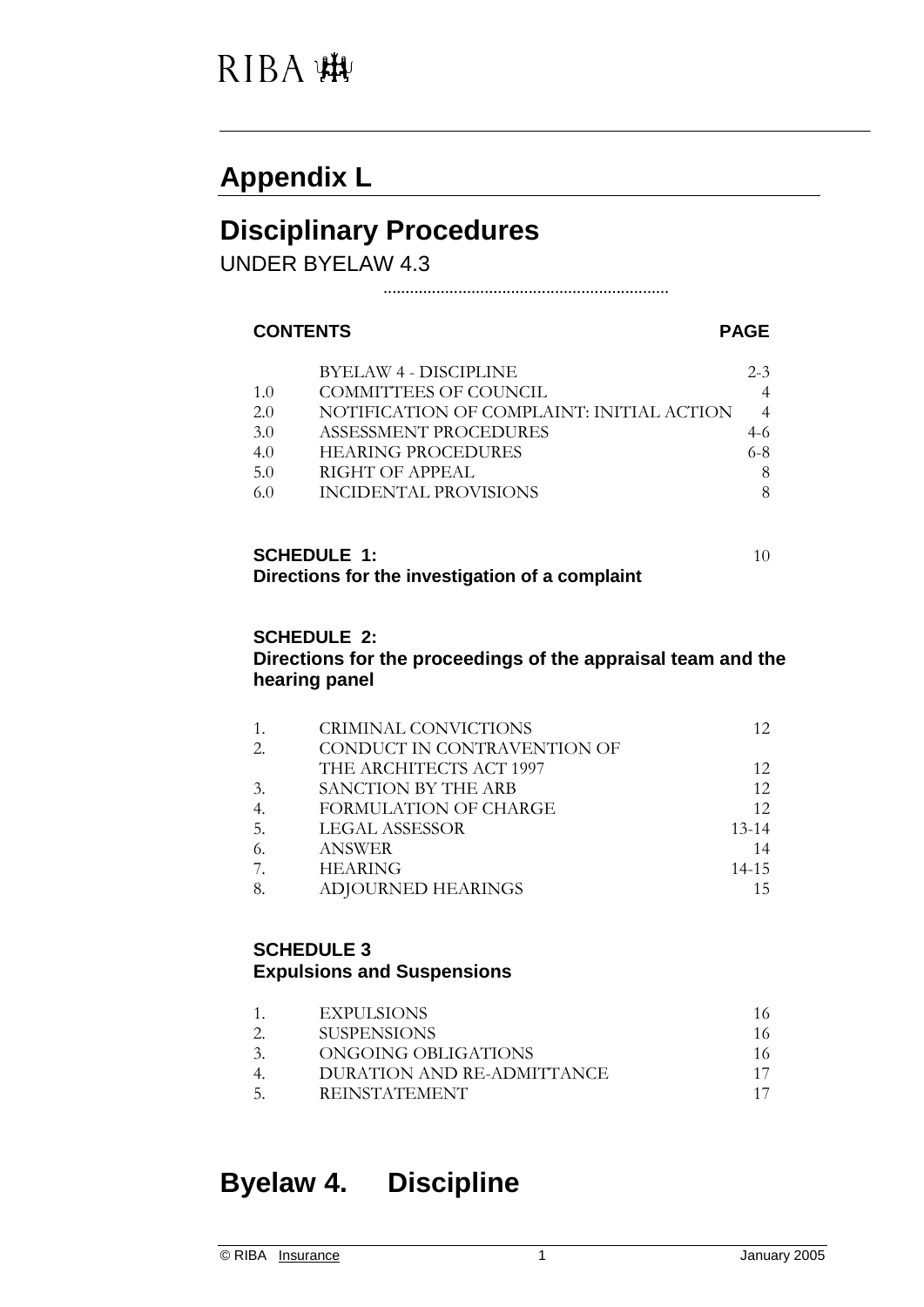# RIBA WW

- 4.1 Any Chartered, Associate or Student Member who:
	- contravenes their election declaration; or
	- in a professional capacity, behaves in a manner considered to be unacceptable in a professional person; or
	- contravenes the Royal Institute's Code of Professional Conduct shall be liable to reprimand, suspension or expulsion.
- 4.2 Members not included in 4.1 above shall also conduct themselves in a manner appropriate to their status as a member, and shall be liable to reprimand, suspension or expulsion if they do not.
- 4.3 (a) The Council shall make regulations concerning all matters relating to discipline including (without prejudice to the generality of the foregoing):
	- the method by which any question of discipline involving a Member shall be heard and determined;
	- the publication of outcomes;
	- the referral of any question for investigation to an Overseas Society of Architects;
	- the appointment and payment of a barrister or solicitor as an adviser in disciplinary matters;
	- the means by which any matter relating to the discipline procedure generally may be considered and determined.
	- (b) The regulations shall ensure that a Member against whom a charge of professional misconduct has been raised has the right of hearing either in person or by a representative. The Member shall be entitled to call and question witnesses.
	- (c) Account may be taken of any sanction imposed against a Member by the Professional Conduct Committee of the Architects Registration Board.
- 4.4 Without prejudice to its ultimate sovereignty in matters of conduct and discipline, the Council may delegate its disciplinary powers under this Byelaw to a committee appointed by the Council, the composition of which shall be set out in Regulations.
- 4.5 (a) Any decision to reprimand, suspend or expel a Member under this Byelaw shall take effect upon the day on which it is made.

(b) The notice of the decision shall, unless the Council decides otherwise, be published in accordance with the regulations and the Member concerned shall be deemed to have consented to the publication.

- 4.6 (a) During a period of suspension under this Byelaw or Byelaw 3.3 a Member shall not be entitled:
	- (i) to use the style 'Chartered Architect';
	- (ii) to use any statement or any initials appropriate to membership;
	- (iii) to use the premises or the Library of the Royal Institute;
	- (iv) to attend any meeting of the Royal Institute;
	- (v) to vote in any poll of the members or in any election;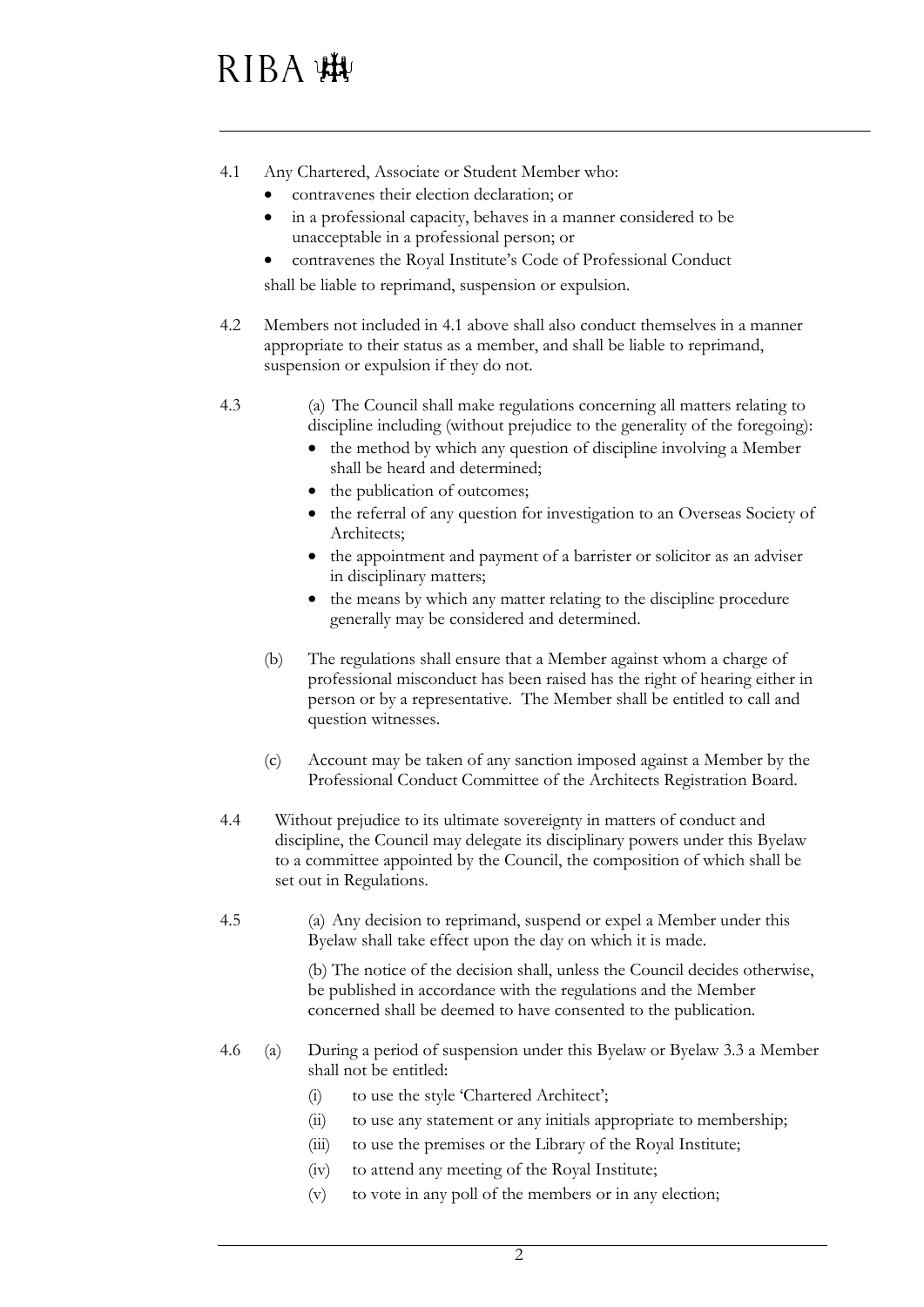# RIBA 脚

- (vi) to be included in any directory of the Royal Institute;
- (vii) to receive any publication of the Royal Institute.
- 4.7 The Council shall make provision in regulations for a procedure for appeals against disciplinary decisions.
- 4.8 As a result of an appeal the Council may: rescind an expulsion, rescind or vary a suspension.

A notice of the outcome of an appeal shall be published in every publication which published the original notice of sanction.

**………………………………………………**

#### **Definitions**

ARB = Architects Registration Board RIAS = Royal Incorporation of Architects in Scotland RSUA = Royal Society of Ulster Architects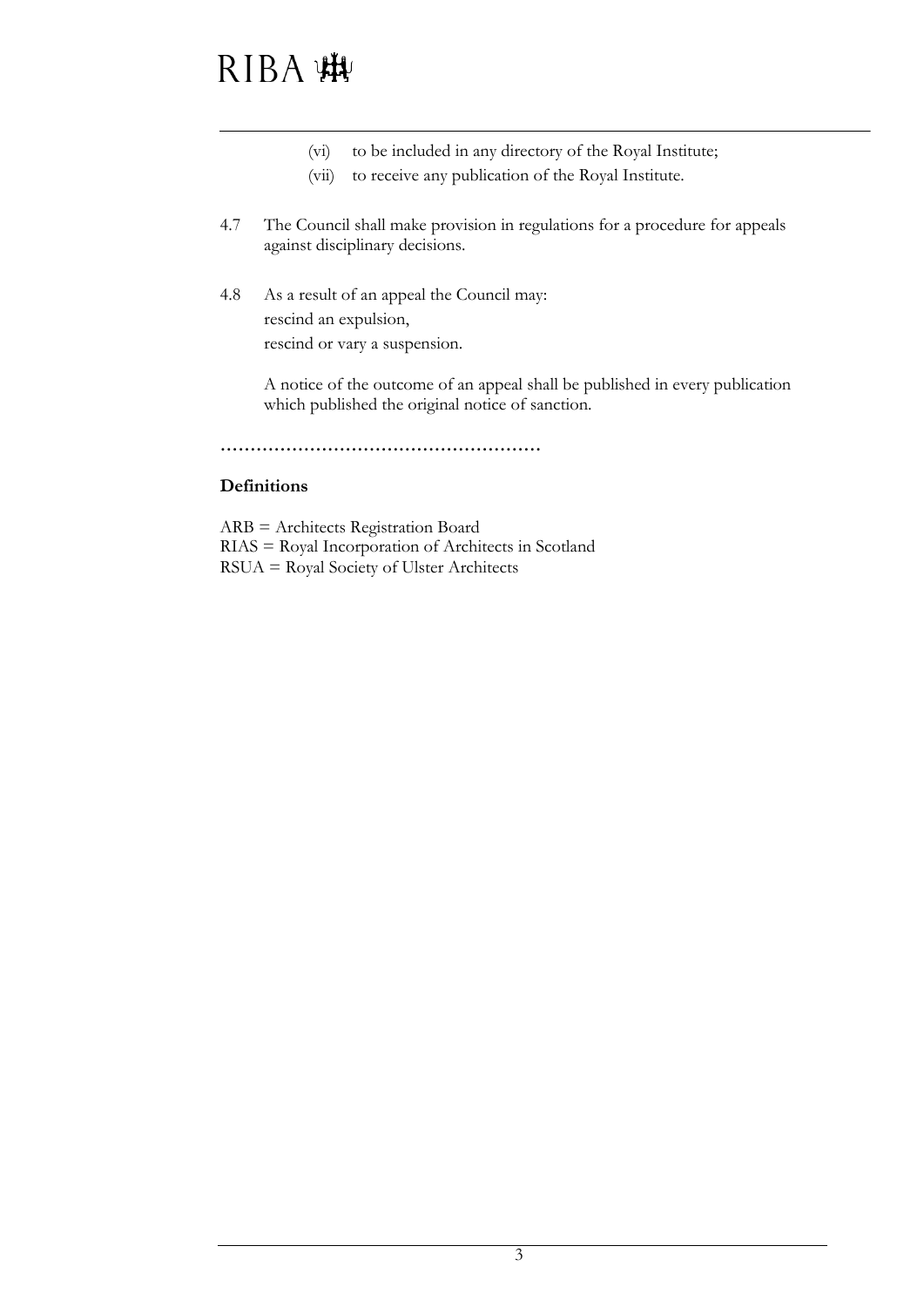#### **1.0 COMMITTEES OF COUNCIL**

Under Byelaw 4.4, Council delegates to Practice & Profession Committee responsibility for oversight of the publication and implementation of the RIBA Disciplinary Procedures as set out in these Regulations. Unless specifically provided for in these Regulations, the rules relating to committees in section 5 of the Council Regulations shall apply.

#### **2.0 NOTIFICATION OF COMPLAINT: INITIAL ACTION**

- 2.1 Any complaint against a member in relation to the Code of Professional Conduct or the general provisions of Byelaw 4.1 or 4.2 shall be made in writing and signed and forwarded to the Head of Professional Standards who shall make any necessary enquiries and submit the matter for investigation. The procedures for the investigation of a complaint shall be as set out in Schedule 1.
- 2.2 Council Regulation 1.24 states: "Council shall not accept a resignation tendered in accordance with Byelaw 2.5 by any member whose conduct is the subject of an investigation under the Disciplinary Procedure Regulations at Appendix L."
- 2.3 Neither the member nor the complainant shall contact, or attempt to contact, any person directly involved in the operation of any part of the Disciplinary Procedure Regulations other than the Head of Professional Standards, to whom all comments or queries should be addressed.

### **3. 0 ASSESSMENT PROCEDURES**

- 3.1 In order to assess a complaint, the original complaint and the member's response shall be sent to an appraisal team, made up of two RIBA Chartered Members and one lay person. This appraisal team will be selected by the Head of Professional Standards, on the understanding that they have no conflict of interest, from a pool of persons established for this purpose and approved by the Practice & Profession Committee. Members of the appraisal team will be required to sign a statement that they will act impartially and respect confidentiality. An individual who fails to sign such a statement or who acts (or has acted) in breach of the principles of impartiality or confidentiality will not be eligible for selection and, if already selected, will be removed. The appraisal team shall operate in accordance with the directions set out in Schedule 2 to these Regulations and shall have the powers to :
	- i. investigate the conduct of any member against whom a complaint has been made, or information has been received;
	- ii. refer a complaint or information to the Registrar of the Architects Registration Board ('the ARB') for investigation;
	- iii. refer a complaint or information to the council or governing body of an overseas professional society of architects or registration board for investigation and report;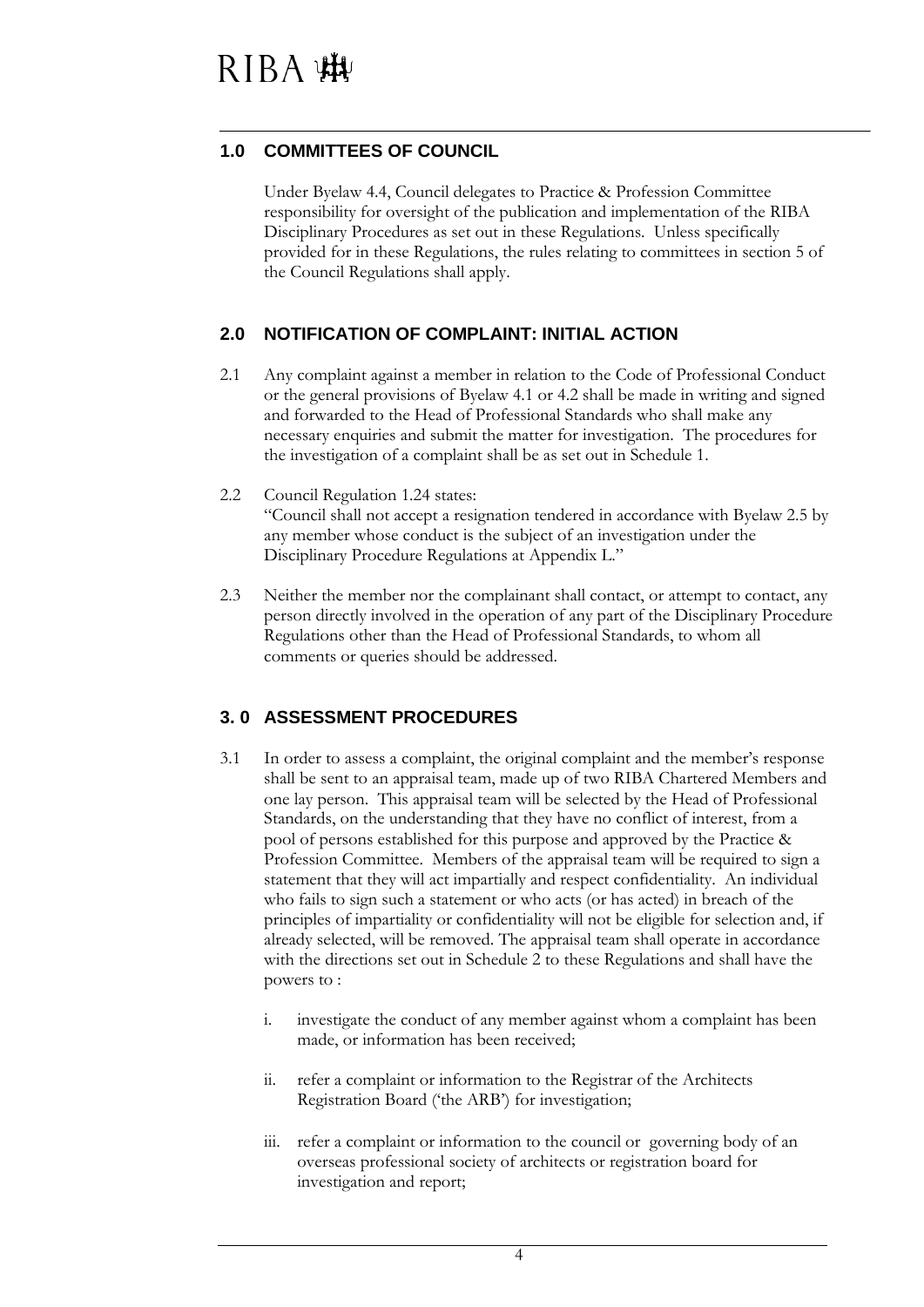- iv. ask a member who has been found guilty of unprofessional conduct by any other recognised professional society of architects or registration board to show cause why he or she should not be deemed, on the facts reported, to be in breach of the Code of the Royal Institute;
- v. dismiss a complaint;
- vi. issue a caution;
- vii. formulate in writing such charges as it thinks fit for determination by a hearing panel;

#### 3.2 **Compliance:**

A member, whose conduct is under investigation, shall be advised that any submission he or she makes may be referred to and used as evidence in a hearing. The member shall nevertheless provide any evidence requested by the appraisal team, and shall answer any questions as may reasonably arise in an investigation. Unless informed to the contrary, the member shall have 28 days to provide the evidence or answers required.

The appraisal team may, on the basis of oral and/or written representations by or on behalf of the member, determine a further period for the member to provide the evidence and/or answers required. If the member complies, the procedures shall continue in the normal way.

#### 3.3 **Suspension of investigation:**

Where the complaint has also been submitted to the ARB, and/or where there is ongoing, or proposed, related litigation or an alternative dispute resolution process, the investigation shall be suspended until such other procedures have been concluded, whereupon their outcome shall be taken into account.

#### 3.4 **Failure to Co-operate:**

A member who fails to co-operate with an investigation under these Procedures may be liable to face a charge to that effect and may be liable to expulsion by a hearing panel

#### 3.5 **Independent review:**

A member cautioned by a decision of the appraisal team has the right to refer the matter to independent review by the Centre for Effective Dispute Resolution (CEDR) or an equivalent body agreed by the Practice & Profession Committee. Any application for review must be made to the CEDR, copied to the RIBA Head of Professional Standards, within 28 days of the date of the delivery of the appraisal team's decision. Requests for review received later than 28 days after the appraisal team's decision will not normally be accepted.

Application for review must be based on evidence that the process was not conducted correctly or fairly. Appeals against the decision of the appraisal team will not be accepted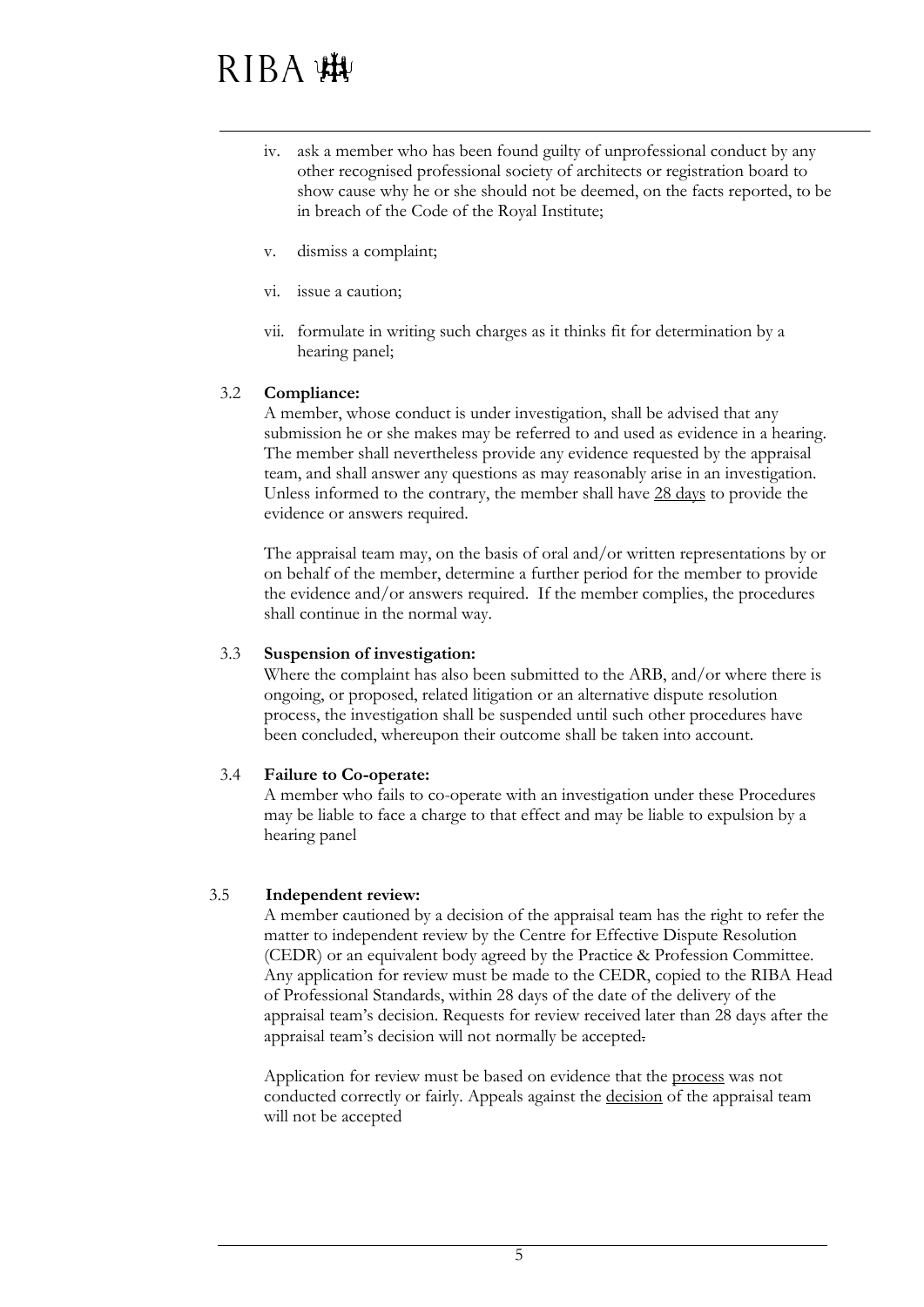#### 3.6 **Charges:**

Where a majority of the appraisal team, following their investigations, believe that the case should be referred to a hearing panel then the Head of Professional Standards will collate the views of the appraisal team, specifying the areas of the investigation that gave them cause for concern and the relevant areas of the Code or Byelaws to which they relate. This will be known as the 'charge'. The term 'charge' should not be interpreted in any legal sense and is designed to serve as a basis upon which the hearing panel may shape its further investigation.

A member against whom a charge has been formulated under the provisions of these Regulations shall be informed:

- i. of the charge in writing by the Head of Professional Standards;
- ii. that the charge has been formulated for investigation by a hearing panel;
- iii. that an answer to the charge must be submitted in writing to the Head of Professional Standards within 28 days; in the case of a member resident overseas, an additional week will be allowed;
- iv. that the time within which an answer shall be made may be extended on application to the Head of Professional Standards if, in his or her opinion, there is good and sufficient reason for an extension;
- v. of the day, place and time appointed for the hearing panel, which shall never be less than one month nor normally more than six months after the service of the charge. Wherever possible hearings should take place no later than two months after the service of the charge
- vi. that he or she is required to appear in person before the hearing panel at the time appointed for the hearing of the charge, unless informed by the Head of Professional Standards that such appearance is unnecessary. The member may appeal against the appointed time, in writing to the Head of Professional Standards, setting out the reasons for the request

and shall be:

- vii. sent a copy of the Regulations made under Byelaw 4.3;
- viii. sent a schedule of the written evidence to be presented to the hearing panel
- ix. advised of the right to be represented by a solicitor or counsel and the right of the hearing panel to have its own legal advisor present;
- x. advised of the right to call, question and cross-examine witnesses; and

the member shall comply with the requirements set out above, subject to any further or other directions.

3.7 A member who has been charged who fails to comply with the requirement in paragraph 3.5.iii or 3.5.iv shall be liable to expulsion by the hearing panel.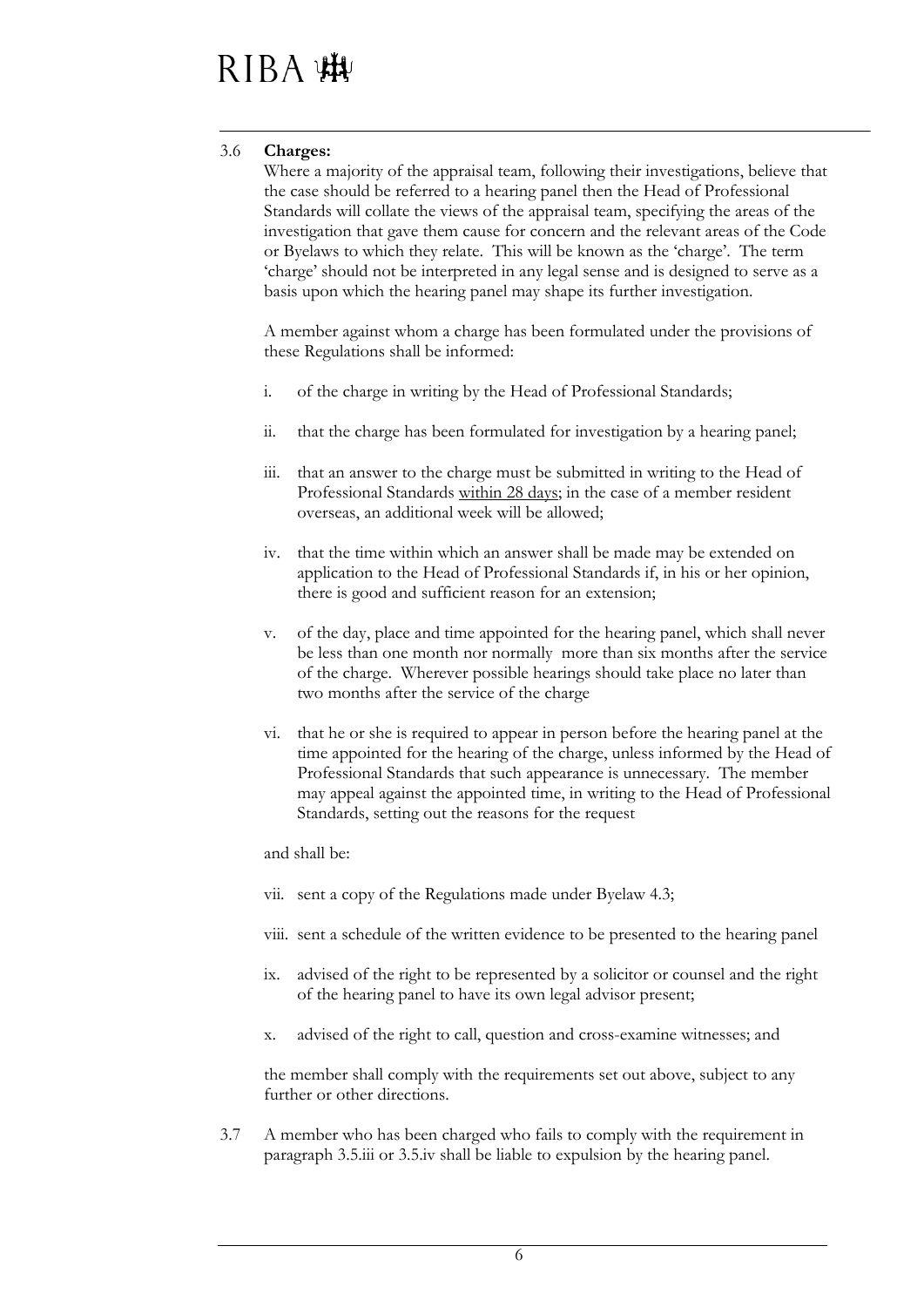#### **4.0 HEARING PROCEDURES**

4.1 A hearing panel convened under these Disciplinary Procedures will be made up of two lay persons and one RIBA Chartered Member. Panel members will be selected by the Head of Professional Standards, on the understanding that they have no conflict of interest, from a pool of persons established for this purpose. The persons making up this pool will be approved and reviewed as required by the Practice & Profession Committee. Members of the hearing panel will be required to sign a statement that they will act impartially and respect confidentiality. An individual who fails to sign such a statement or who acts (or has acted) in breach of the principles of impartiality or confidentiality will not be eligible for selection and, if already selected, will be removed.

In addition, the Head of Professional Standards will select one of the panel members to act as Chair. Persons who have previously acted as a member of the appraisal team in the same matter may not sit on, or act as advisor to, the hearing panel.

A hearing panel shall be convened as necessary to:

- i. consider an appropriate sanction (if any) for a member convicted of a criminal offence carrying a sentence of less than twelve months (see Schedule 2, paragraph 1);
- ii. hear pleas of mitigation from members sanctioned by the Professional Conduct Committee of the ARB where referred by an appraisal team (see Schedule 2, paragraph 3), and
- iii. hear and investigate charges formulated by the relevant appraisal team under the provisions of these Regulations.
- 4.2 Where a hearing panel considers it reasonable so to do, the panel may:
	- i. amend a charge
	- ii. formulate a new charge on the basis of additional information which comes to its attention during the course of these proceedings;

#### 4.3 **Right of Hearing:**

A member appearing before a hearing panel for any of the reasons in paragraph 4.1 shall have the right:

- i) to be heard either in person or by counsel, solicitor or a friend; and
- ii) to call witnesses; and
- iii) to question witnesses called before the hearing panel to give oral evidence.

#### 4.4 **Hearing Panel's Powers:**

In considering any case the hearing panel shall have the power:

- i. to regard any criminal charges upheld in a court of law as conclusive evidence of fact;
- ii. to regard any finding of fact by the ARB Professional Conduct Committee or by any other recognised professional society of architects or registration board as conclusive evidence of the fact (see Schedule 2, paragraph 3);
- 4.5 The hearing panel shall have the power to issue a caution, reprimand, suspend or expel a member whom it finds to be liable to such sanction under Byelaw 4.1 or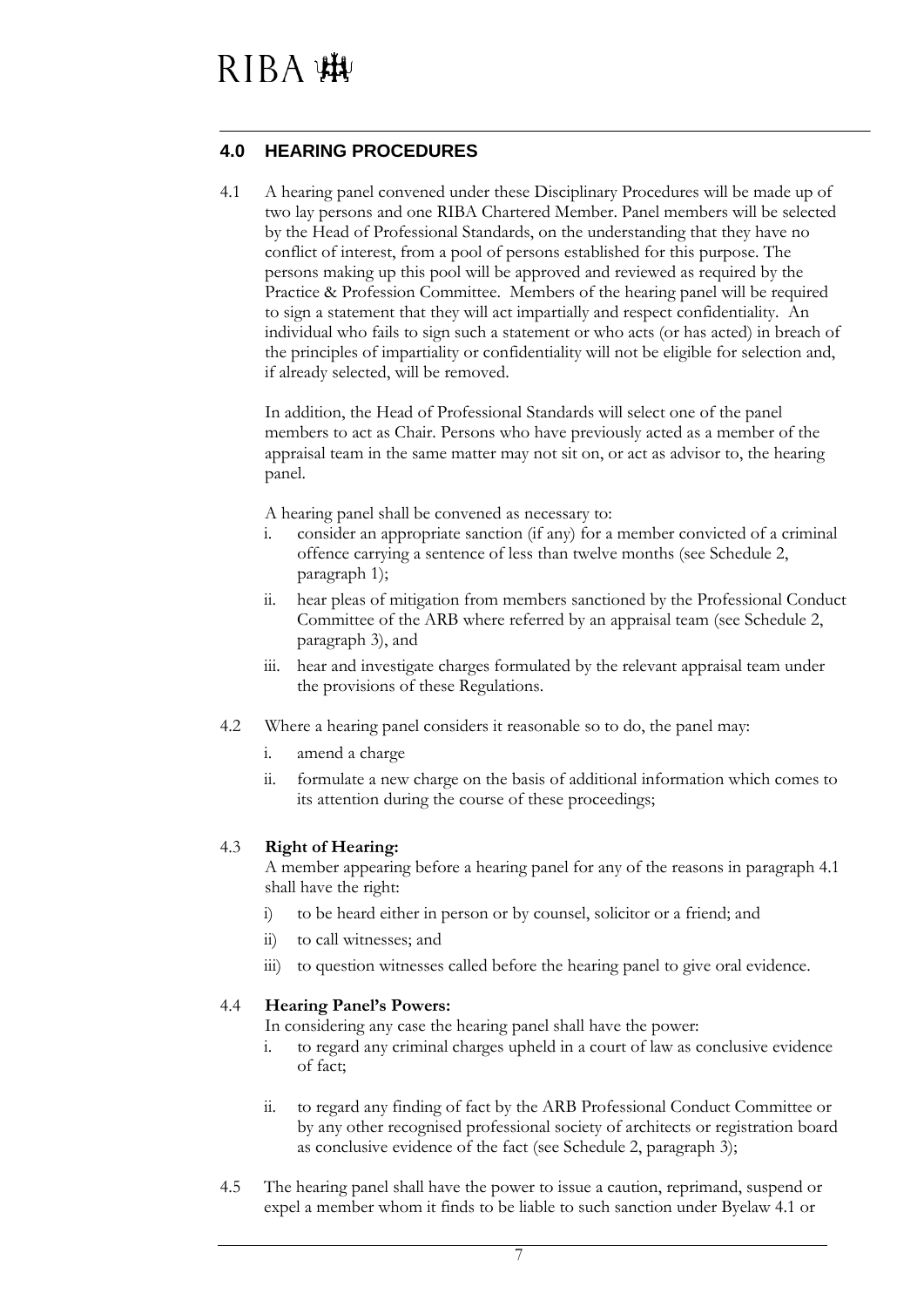4.2. The decision shall be final, although the member has the right of review (see section 5.0 of these Regulations). Any decision made under this paragraph shall be reported to a subsequent meeting of the Council. (Provisions for suspension and expulsion are set out in Schedule 3.)

#### 4.6 **Publication of a Notice of Sanction:**

A notice of a public sanction (reprimand, suspension or expulsion) shall, unless the hearing panel otherwise decides, be published in the Royal Institute's Journal. The contents of the notice shall be at the hearing panel's discretion.

#### 4.7 **Variations to the Procedures:**

The proceedings for hearing and investigating a charge shall be conducted in accordance with the directions set out in Schedule 2 below.

#### 4.8 **Suspension for Lack of Compliance:**

The hearing panel may postpone the investigation of a charge, and suspend the member for conduct inconsistent with his or her status as a member, if the member fails to:

- i) Answer a charge in writing (in accordance with paragraph 3.5.iii) or
- ii) Appear in person before the hearing panel (in accordance with paragraph 3.5.vi),

The period of suspension shall be at the hearing panel's discretion. The provisions for suspension set out in Schedule 3 below shall apply.

- 4.9 If, by the end of the suspension period, the member has failed to comply with the requirements of paragraphs 3.5.iii or 3.5.vi, and no representations have been made on his or her behalf, a hearing panel shall expel the member. If the member does comply, the proceedings shall continue in the ordinary course.
- 4.10 A notice of a decision to expel a member under paragraph 4.9 shall, unless the hearing panel decides otherwise, be published in the Royal Institute's Journal, and the expulsion shall be reported to a subsequent meeting of the Council.

#### 4.11 **Investigation of a Charge:**

The provisions of the paragraph 4.8 and 4.9 notwithstanding, the hearing panel may decide that a member who has been charged under these Regulations is conducting himself or herself in a manner inconsistent with his or her status as a member and the proceedings may be determined by the hearing panel deciding to caution, reprimand, suspend or expel the member without the formulation of any further charge for that purpose.

#### 4.12 **Notification of Outcome:**

The member shall always be informed of the outcome of the hearing in writing and of the right of appeal (see paragraph 5.1). Where a sanction is imposed, such notice shall be signed by the Chief Executive of the Royal Institute. Other formal notification shall be signed by the Head of Professional Standards at the panel's discretion. The Head of Professional Standards shall also inform the complainant, if any, of the decision in the case.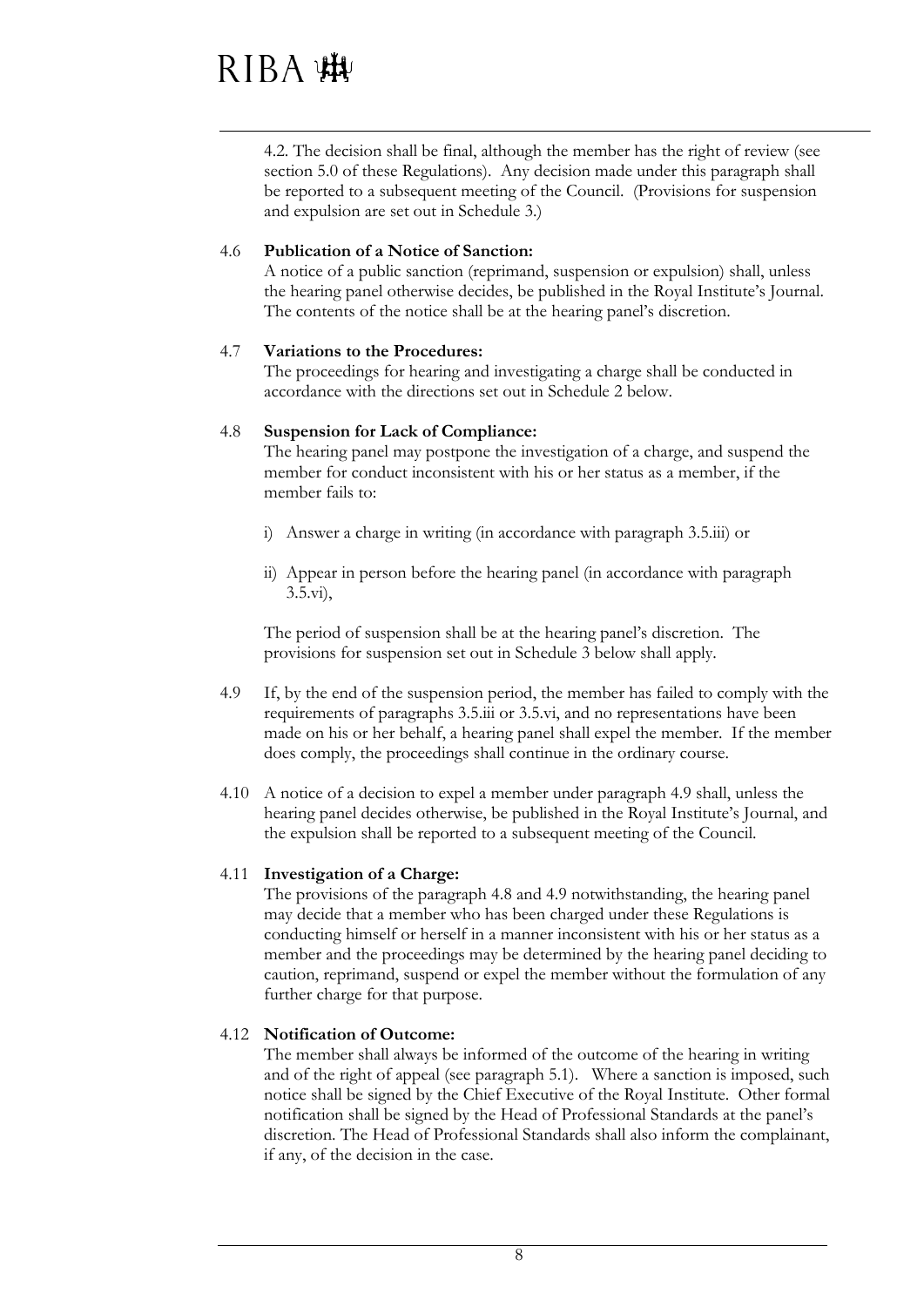#### **5.0 RIGHT OF APPEAL**

A member cautioned or sanctioned by a decision of the hearing panel has the right to refer the matter to independent review by the Centre for Effective Dispute Resolution (CEDR) or an equivalent body agreed by the Practice & Profession Committee. Any application for review must be made to the CEDR, copied to the RIBA Head of Professional Standards, within 28 days of the date of the delivery of the appraisal team's decision. Requests for review received later than 28 days after the appraisal team's decision will not normally be accepted.

Application for review must be based on evidence that the process was not conducted correctly or fairly. Appeals against the decision of the hearing panel will not be accepted

#### **6.0 INCIDENTAL PROVISIONS**

#### 6.1 **Response Times:**

Unless otherwise specified, 28 days will be allowed for all parties to respond to correspondence.

#### 6.2 **Confidentiality:**

All members of the appraisal teams, hearing panels and of the Council shall observe the confidentiality of these disciplinary proceedings. Without prejudice to paragraph 4.11 or to the publication of a notice under Byelaw 4.4 and paragraphs 4.5 and 4.9 of these Regulations, proceedings of the appraisal teams, the hearing panels, or the Council in regard to discipline shall be held in secret until and unless the Council has decided otherwise.

#### 6.3 **Public Announcements:**

Public announcements of action taken under the Disciplinary Procedure Regulations may be in accordance with the following provisions:

- i. When a member makes a public statement which implies misconduct by another member of the Royal Institute, the Chief Executive may make a public announcement stating the matter has been referred to an appraisal team for investigation.
- ii. Where a member makes a public statement disclosing matters affecting his or her own conduct which are or have been the subject of inquiry under the Institute's disciplinary procedures, the Chief Executive may make a public announcement stating the action already taken under the procedures.
- iii. Where an announcement has been made in accordance with the preceding paragraphs 6.3.i or 6.3.ii, a further announcement shall be made when the proceedings have been concluded.
- iv. The Chief Executive may make interim public announcements stating that the inquiry has not been concluded.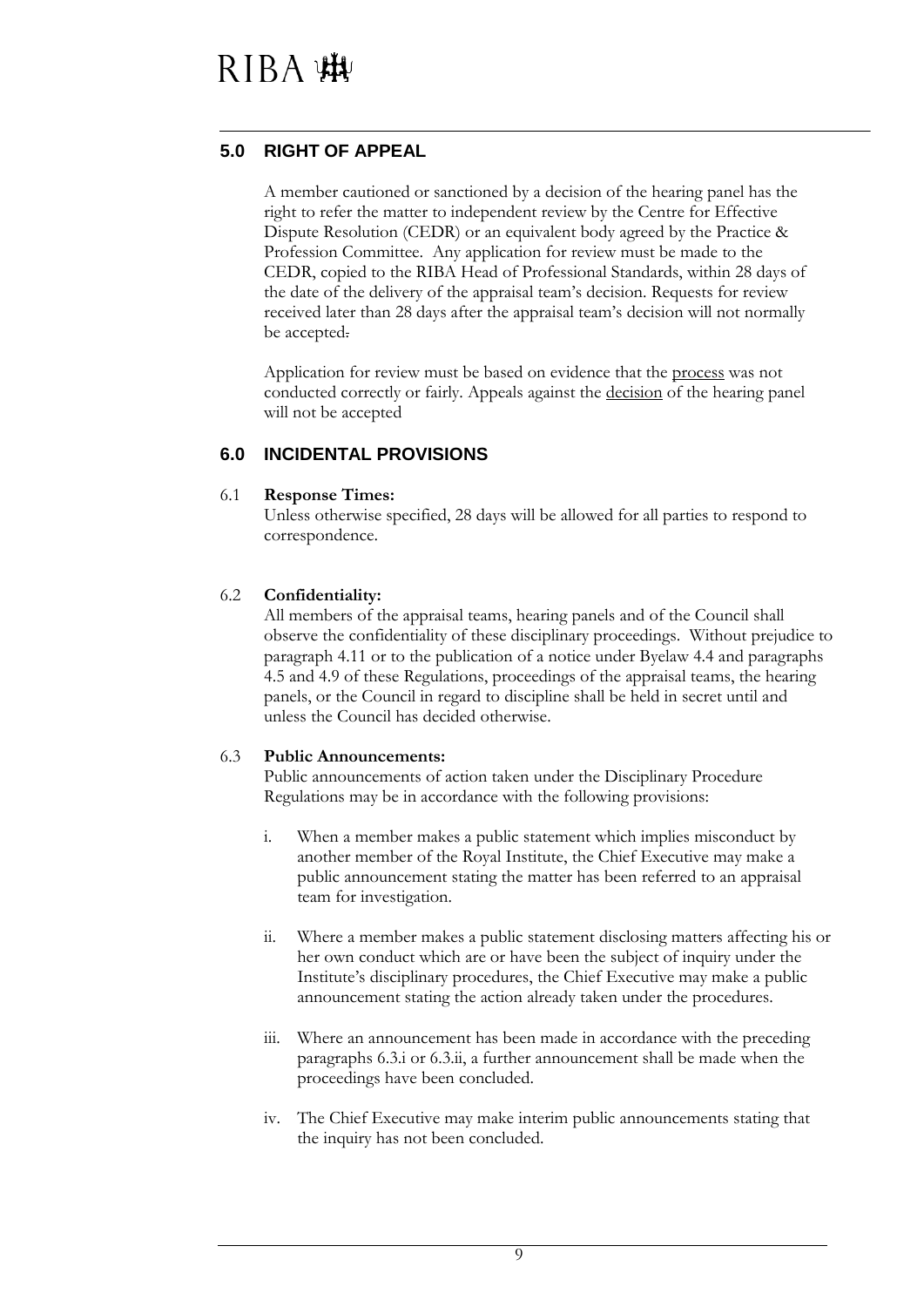### **SCHEDULE 1**

#### **Directions for the investigation of a complaint**

#### 1. **Complaints Form (Stage 1)**

All complaints must be submitted on a complaints form, signed by the complainant, or the complainant's agent. Complaints should, wherever possible, be accompanied by documentary evidence which supports the allegations being made.

2. Only complaints about misconduct which potentially offends against Byelaw 4.1 or 4.2 of the RIBA Charter can be accepted and investigated by the Institute. They shall be registered and given a reference number.

The investigation of a complaint shall be postponed or suspended where:

- i. the same or a related complaint has been made to another professional body which has a more direct interest in the matter complained of than the Institute, and/or
- ii. there is related dispute resolution or litigation underway or anticipated.

The outcome of an alternative disciplinary procedure, dispute resolution process and/or litigation shall be reported to the Head of Professional Standards. The appraisal team shall, on the basis of the information available, determine the appropriate action to take, which may be to:

- iii. seek further information and proceed with the investigation; or
- iv. remit the matter to the hearing panel by means of a charge.
- 3. Where the same complaint has been made to the ARB it shall be registered and a copy sent to the member. At that point the investigation shall be suspended until the ARB reaches a decision whereupon the provisions in Schedule 2, paragraph 2 shall apply. If the ARB decides to take no action, the appraisal team shall consider the complaint and the member's response to determine whether or not any further investigation under these Procedures is justified.

#### 4. **Investigation (Stage 2)**

If there is no reason to suspend the investigation of a complaint in accordance with paragraph 2 or 3 above, a letter of inquiry shall be issued to the member, inviting his or her response to the matters which have been raised. The member shall have 28 days to reply, which may be extended upon reasonable request to the Head of Professional Standards.

5. The original complaint and the member's response shall then be sent to an appraisal team made up of two RIBA Chartered Members and one lay person. This appraisal team will be selected by the Head of Professional Standards, on the understanding that they have no conflict of interest, from a pool of persons established for this purpose and approved by the Practice & Profession Committee. Members of the appraisal team will be required to sign a statement that they will act impartially and respect confidentiality. An individual who fails to sign such a statement or who acts (or has acted) in breach of the principles of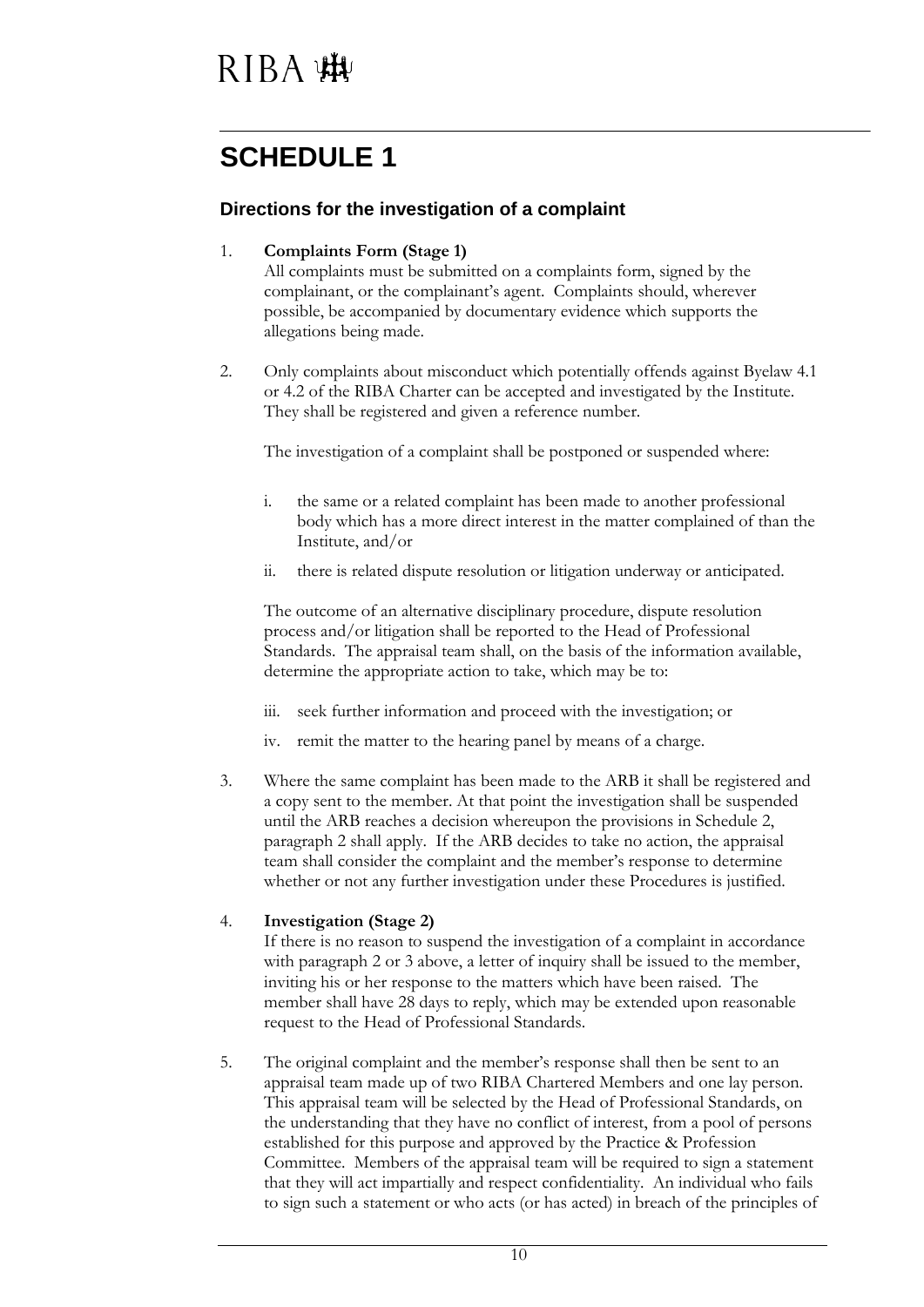# RIBA :#

impartiality or confidentiality will not be eligible for selection and, if already selected, will be removed. The appraisal team shall decide in one of the following ways:

- that the evidence provided does not support the complaint, and that the complaint may be dismissed;
- that on the evidence provided a hearing panel could find a breach of Byelaw 4.1 or 4.2 but that the matter is not of sufficient seriousness to warrant a hearing. In this case the appraisal team may issue cautionary advice to the member. This caution to remain on the member's record for a period of two years, and may be taken into account in any subsequent professional conduct matters referred to the RIBA during that period;
- that there is evidence which raises questions about the member's conduct such as to justify the continuation of the investigation by means of a hearing.

All decisions of the appraisal team shall be on a majority basis.

In the case of cautionary advice, where the member resigns or otherwise ceases membership within the two year period then the caution will be suspended at that time. Should membership later be reinstated, the remainder of the two year period for the caution will become active.

#### 6. **Stage 3**

At any time during the appraisal of the initial evidence, a member of the appraisal team may request further information or evidence from either the member or the complainant.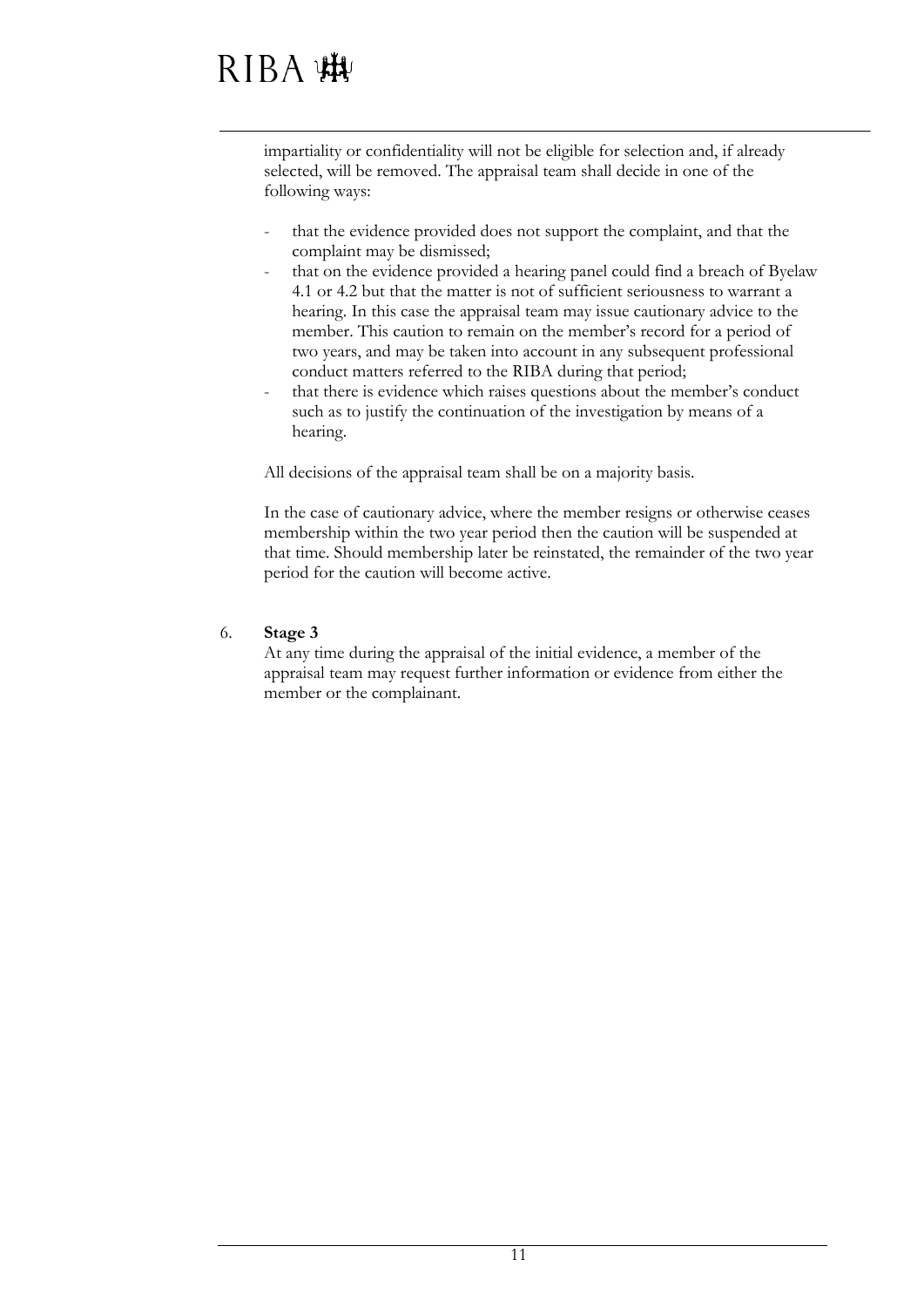### **SCHEDULE 2**

**Directions for the proceedings of the Appraisal team and a Hearing panel** 

#### **1. CRIMINAL CONVICTIONS**

Where a member has been convicted of a criminal offence carrying a sentence of less than twelve months' imprisonment the Head of Professional Standards shall open a case file and, if required, obtain a certificate of conviction from the court. The member shall be invited to make a plea to a hearing panel (in writing and in person) against the imposition of a disciplinary sanction in consequence of the conviction. The member shall have 28 days to respond in writing (which may be extended by the Head of Professional Standards if the member, for reasons beyond his or her control, is unable to respond within this period). The hearing panel shall consider the member's plea and decide whether or not a sanction is appropriate. If the member fails to respond, the failure shall be reported to the hearing panel, which shall decide on the sanction to impose, if any, without any further investigation.

#### **2. CONDUCT IN CONTRAVENTION OF THE ARCHITECTS ACT 1997**

Where it appears to the appraisal team in any case of inquiry into the professional conduct of a member that the conduct may warrant investigation under Clause 14 of the Architects Act 1997, the matter may be referred to the Architects Registration Board.

#### **3. SANCTION BY THE ARCHITECTS REGISTRATION BOARD**

Where a matter has been referred to the ARB, but not to the RIBA as well, and where a member has been found guilty of unacceptable professional conduct or serious professional incompetence by the Professional Conduct Committee of the ARB which has in consequence, issued a disciplinary order (i.e. a reprimand, a penalty order (fine), a suspension order or an erasure order), then the member shall be required to make a plea in mitigation (in writing) to an RIBA appraisal team to demonstrate why he or she should not be referred to an RIBA hearing panel and why any such hearing panel should not impose a similar sanction to that imposed by the Architects Registration Board.

If the member fails to make a plea of mitigation, the failure shall be taken into consideration by the appraisal team and may lead to a referral to a hearing panel for non-cooperation.

#### **4. FORMULATION OF CHARGE**

Where a majority of the appraisal team, following their investigations, believe that a case should be referred to a hearing panel then the Head of Professional Standards will collate the views of the appraisal team, specifying the areas of the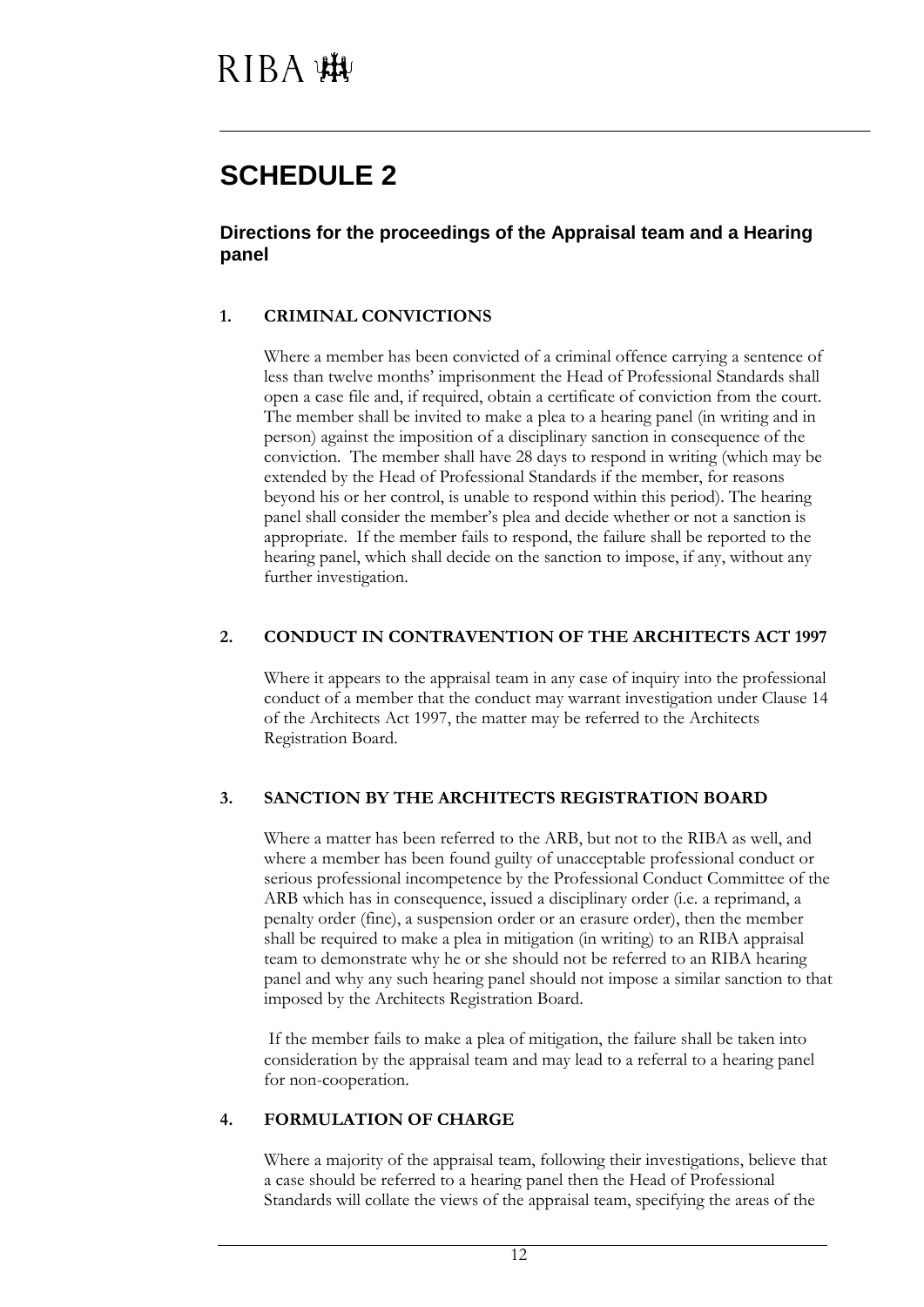investigation that gave them cause for concern, and the relevant areas of the Code or Bye-laws to which they relate. This will be known as the 'charge'. The term 'charge' should not be interpreted in any legal sense and is designed to serve as a basis upon which the hearing panel may shape its further investigation.

A charge should be formulated where it appears to the appraisal team that there may be a case of professional misconduct of sufficient seriousness to warrant a hearing and/or where:

- i. the appraisal team is not satisfied that the member has complied or is complying with its requirements to remedy, discontinue or avoid repetition of misconduct; or
- ii. it appears to the appraisal team that further action should be taken to impress upon the member his or her responsibility to the Institute for professional conduct; or
- iii. it appears to the appraisal team after such further consultation as they consider appropriate with the Head of Professional Standards, with legal advice where necessary, that the conduct of the member may be so harmful to the body of members having regard to all the circumstances (including the extent to which the conduct may adversely affect the professional reputation of other members whether as partners, employees, subordinates, competitors or otherwise) that further action should be taken.

#### **5. LEGAL ASSESSOR**

It shall be the duty of any Legal Assessor appointed under the Disciplinary Procedure Regulations for the hearing of a charge :

i. to take notice of :

- a. the Charter and Byelaw 4 of the Royal Institute and the Disciplinary Procedure Regulations made thereunder;
- b. the Code of Professional Conduct of the Royal Institute;
- c. the charge and the evidence in support;
- d. the answer of the respondent to the charge; and
- e. any other document which the Head of Professional Standards may specify and which is pertinent to the proceedings;
- ii. to inform the hearing panel of any irregularity in the conduct of the proceedings relating to the charge and to advise the panel of his or her own motion where it appears that but for such advice there is a possibility of injustice or a miscarriage of justice;
- iii. to advise the hearing panel on any question of law or the admission of evidence arising in the proceedings which they may refer to him or her; and
- iv. to be ready to tender advice on any question of regularity, justice, law or admissibility of evidence arising in the proceedings which the Head of Professional Standards may specify.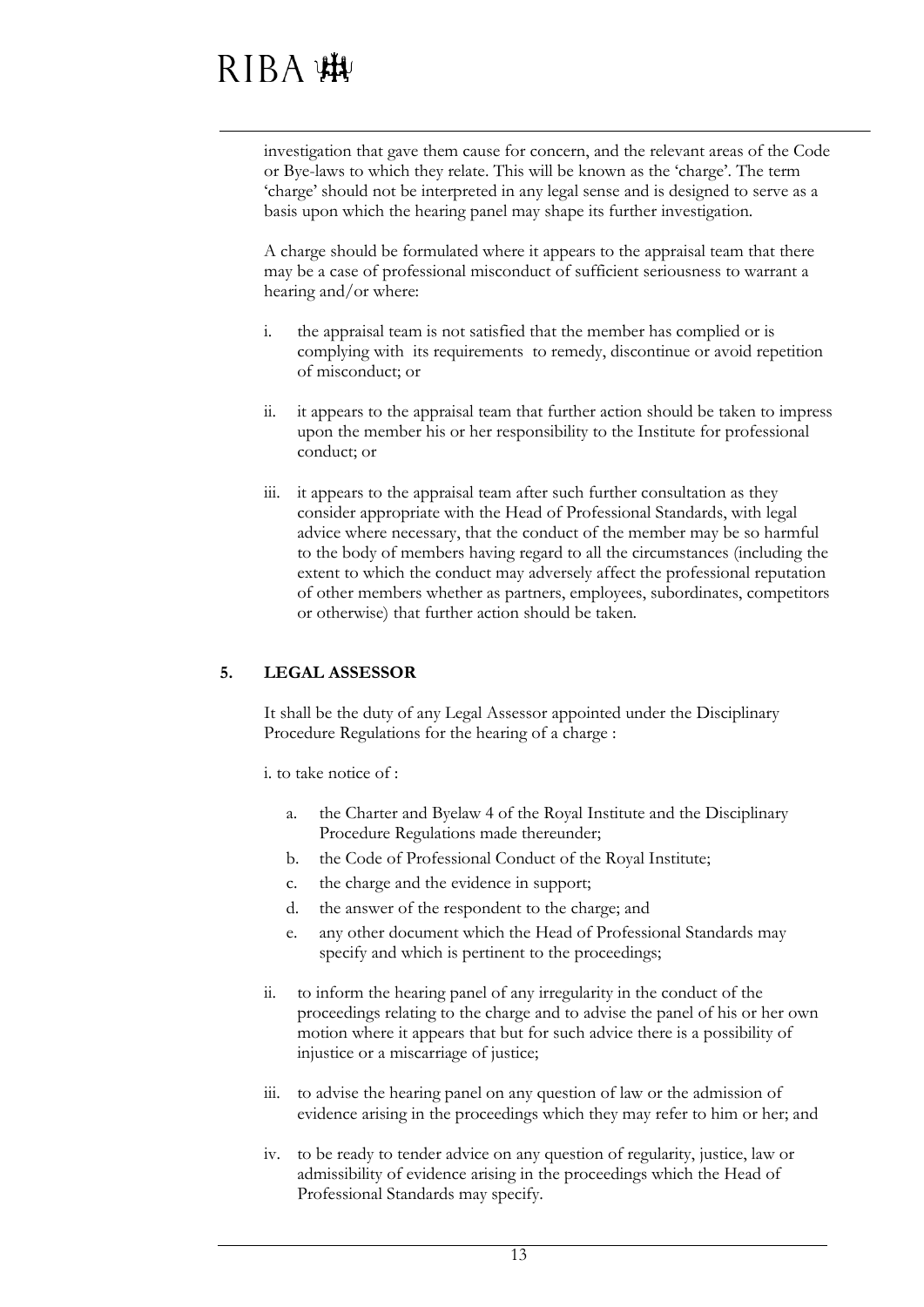#### **6. ANSWER TO THE CHARGE**

- i. The written answer of a member to which the Disciplinary Procedure Regulations refer (paragraph 3.5.iii) shall be in the form of a letter or other statement signed by the member personally.
- ii. If the member intends to defend the charge the reasons for the defence shall be stated in the written answer, with an indication of any evidence intended to be adduced in support of the defence which is not referred to in the schedule of written evidence in support of the charge.
- iii. The member shall provide such supplementary answers as may be reasonably required by the hearing panel or by the Head of Professional Standards.
- iv. The respondent shall give reasonable notice of any intention to call witnesses or to be heard by counsel or solicitor.
- v. Witnesses shall not be called without the permission of the hearing panel, which may require the member (or any person acting for the member) to indicate the matter about which the proposed witness is to give evidence, for the panel to decide whether such matter is material to the proceedings and whether the panel will accept it without further proof.

#### **7. HEARING**

The hearing of a charge will normally proceed as follows :

- i. The member will be called before the hearing panel.
- ii. The panel will introduce themselves to the member. Any persons accompanying the member or the person through whom the member wishes to be heard, will identify themselves to the panel.
- iii. The procedure to be followed will be explained by the panel Chairman.
- iv. The charge will be read and the respondent's written answer taken into consideration.
- v. The panel will put to the member any questions arising out of the charge and the evidence in support or the member's written answer which the panel considers pertinent.
- vi. The member, counsel or other advocate, will be given the opportunity to address the panel.
- vii. At the end of the hearing the Chair of the panel will inform the member that they will be notified of the outcome in writing within 7 days.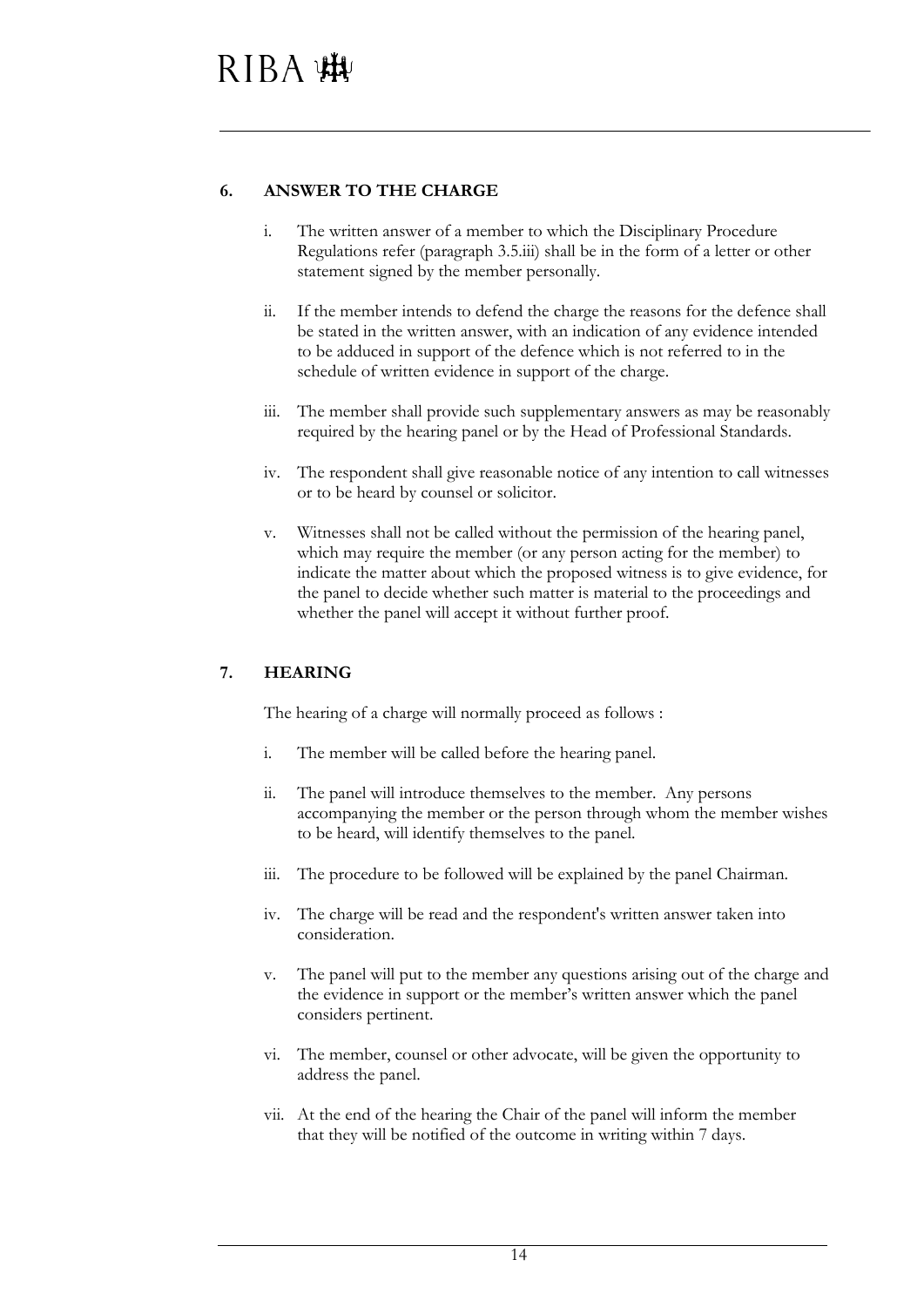#### **8. ADJOURNED HEARINGS**

Where a hearing has been adjourned it may be resumed at a subsequent meeting of the panel whether or not composed of the same persons. The panel at a subsequent meeting may take notice of evidence or decisions recorded in the minutes of the adjourned hearing.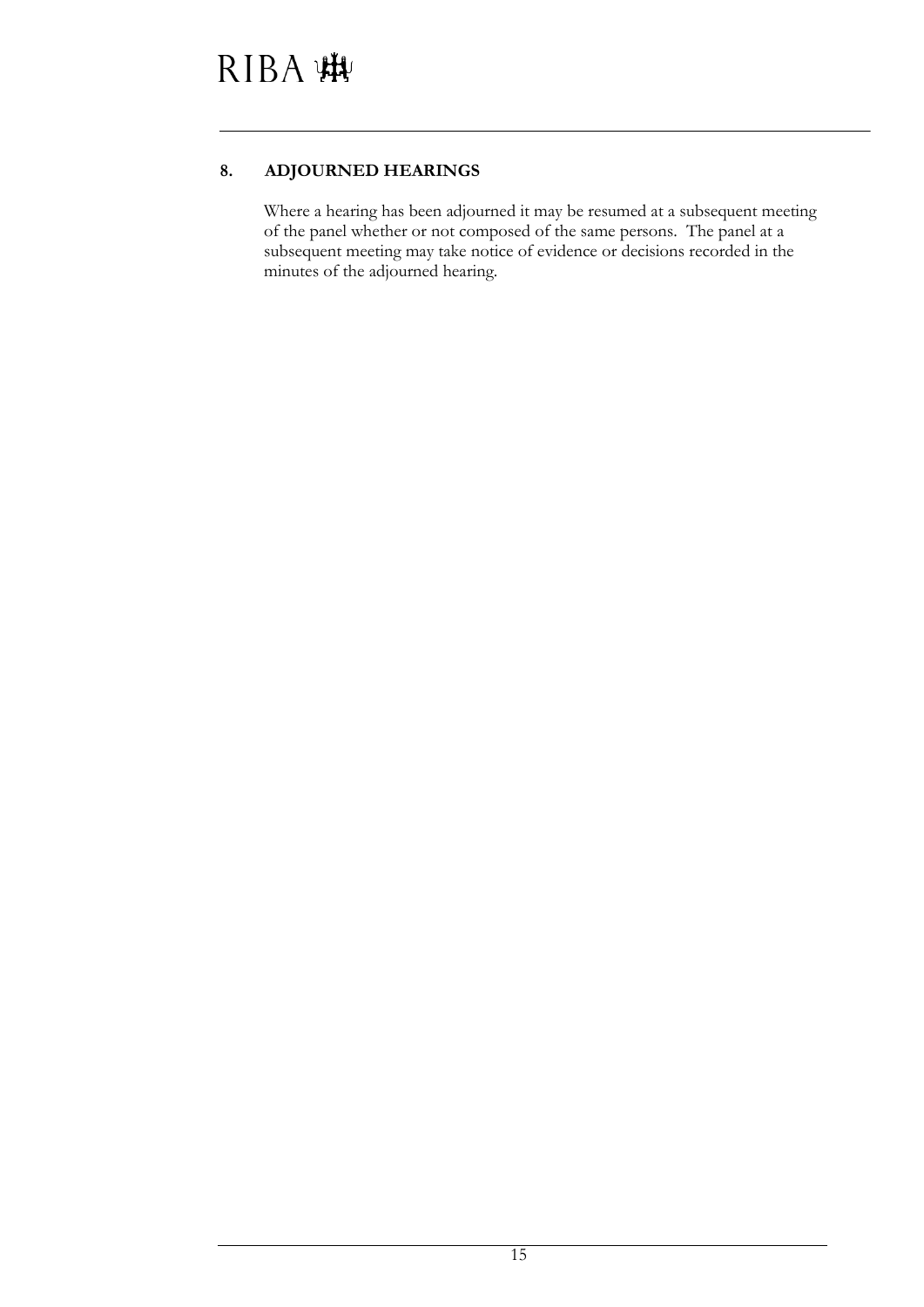### **SCHEDULE 3**

#### **5 Expulsions and Suspensions**

#### **1. Expulsion**

1.1 Where the hearing panel decides to expel a member, his or her membership will be terminated with immediate effect and all membership benefits will be withdrawn forthwith. Any sanction will be confirmed in writing by the Chief Executive. Council will be informed of the expulsion at its next meeting and a notice will be published in the RIBA Journal, unless the hearing panel otherwise decides. There will be no refund of subscription paid for the year in which the expulsion occurs.

#### 1.2 **Removal of Membership References**

A person expelled from the Institute must immediately remove all references to his or her former membership wherever and however they occur, and may not use them in future unless or until membership is restored.

#### **2. Suspension**

- 2.1 Where the hearing panel decides to suspend a member, his or her membership will be suspended with immediate effect and all membership benefits will be withdrawn for the duration of the suspension period. Any suspension will be confirmed in writing by the Chief Executive. Council will be informed of the suspension at its next meeting and a notice will be published in the RIBA Journal, unless the hearing panel otherwise decides.
- 2.2 With regard to suspensions, Byelaw 4.6 specifically identifies the membership benefits which are withdrawn.

#### **3. Ongoing Obligations**

3.1 During the suspension period, regardless of the withdrawal of membership benefits, the suspended member will nevertheless remain subject to the rules and conditions of membership as set out in the Royal Institute's Charter, Byelaws and Code of Professional Conduct.